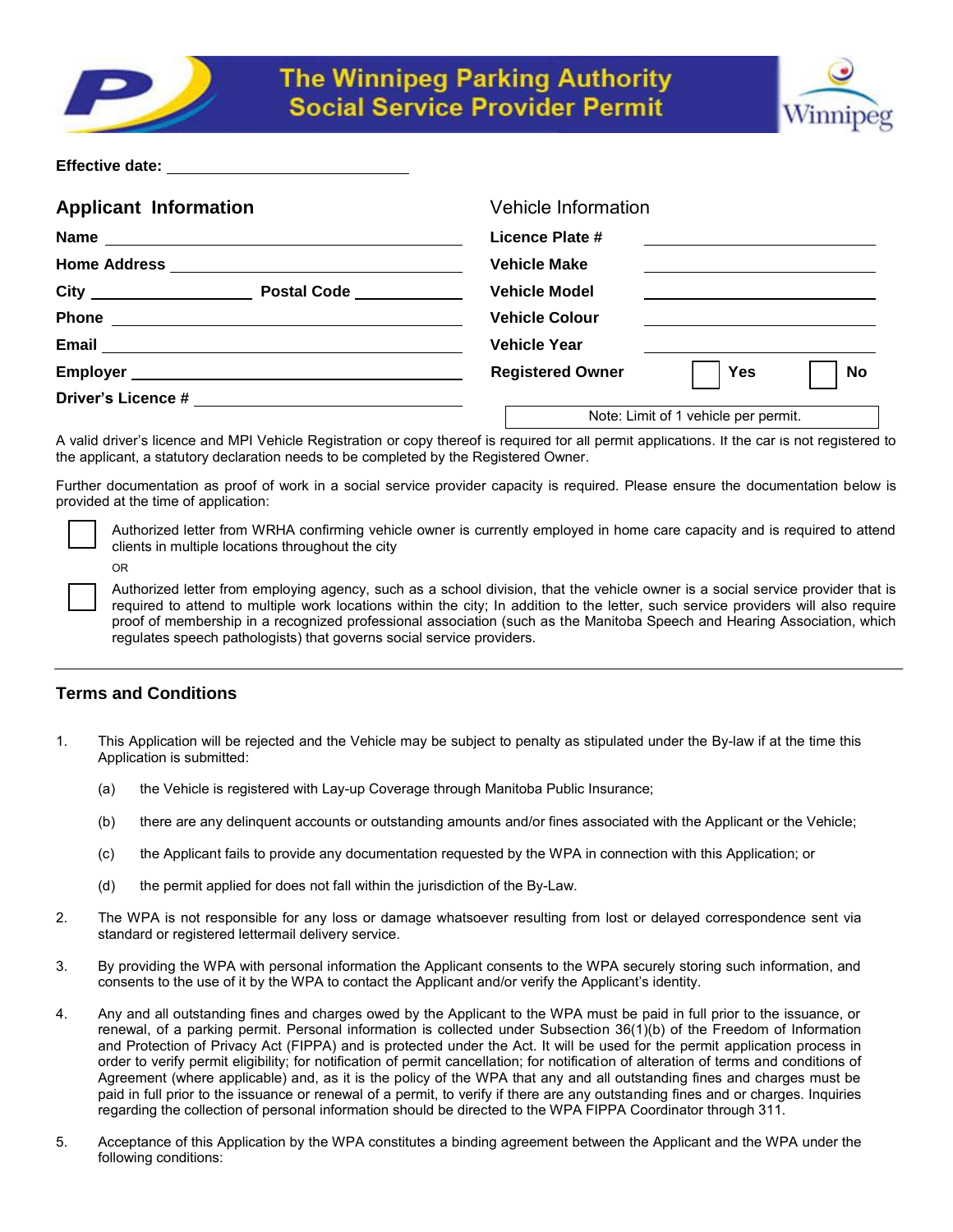#### **Definitions**

- 5.1 The following terms shall have the following respective meanings:
	- (a) **Agreement** means this agreement;
	- (b) **Applicant** means the applicant identified on this application;
	- (c) **Application** means this application;
	- (d) **By-law** means the Winnipeg Parking By-Law No. 86/2016, the Municipal By-Law Enforcement Act Enabling By-Law No. 59/2016, the Winter Parking Ban By-Law No. 76/2011, as applicable, and any replacement By-laws, as the case may be;
	- (e) **City** means the City of Winnipeg;
	- (f) **Dash Card** means a permit displayed on the Vehicle's dashboard so as to be visible from the exterior of the Vehicle;
	- (g) **Permit** means any parking permit issued pursuant to this Agreement;
	- (h) **Transponder** means an access device used to gain entry to the parking facility;
	- (i) **Vehicle** means the vehicle identified on the Application and any additional vehicle(s) linked with the Permit, where allowed by the permit type;
	- (j) **Virtual Permit** means a Permit which is identified by the Vehicle's licence plate and which is not displayed within the Vehicle;
	- (k) **WPA** means the City of Winnipeg Parking Authority.

### Applicant Obligations

- 5.2 The Applicant is responsible for compliance with the terms of the Agreement, and for the compliance by the Vehicle.
- 5.3 The Applicant shall park courteously and shall comply with all regulations, instructions, benefits and penalties, as may be applied by the City in accordance with its By-Laws, including but not limited to tagging and towing of the Vehicle.
- 5.4 The Applicant shall park in the above specified parking facility and in the above specified reserved parking stall (if assigned) in accordance with the terms of the Agreement.
- 5.5 The Applicant shall notify the WPA of any change of licence plate number, contact address, or vehicle registration by completing the Licence Plate Registration Form located on the WPA's website and submitting same to the WPA. Failure to do so constitutes a violation of this Agreement and the Vehicle may be subject to penalty pursuant to the By-Law, including but not limited to revocation of the Permit and tagging and/or towing of the Vehicle.
- 5.6 The Permit is non-transferable between individuals or vehicles and is valid for use by the Applicant and the Vehicle only. Additional vehicles may not be linked to the Permit except where permitted by permit type.

#### Limitation of Liability

5.7 The City and the WPA shall not be liable for injury to or loss suffered by any persons using the parking facility or parking stall specified above, or for loss of or damage to vehicles and their contents. The City shall be free from any and all liability or claim arising due to any injury to employees of the City, third persons, or members of the public, or their property, caused by any act or omission of the Applicant and which is attributable to the Applicant's use of the specified parking facility and/or parking stall.

## **Termination**

5.8 The Applicant may terminate this Agreement by providing one full calendar months' written notice to the WPA by filling out the Permit Cancellation Form located on the WPA's website and delivering it to the WPA or submitting it by email to [wpa-permits@winnipeg.ca](mailto:wpa-permits@winnipeg.ca) or by fax to 204-986-5155. The Applicant shall provide any such notice to the WPA on or before the 1<sup>st</sup> day of the month for cancellation to be effective the last day of that month. In the event that any such notice is provided to the WPA on the  $2^{nd}$  of the month or later, the notice period shall be deemed to begin on the 1<sup>st</sup> day of the following month and cancellation will be effective on the last day of the month following the notice period. In such an event, the Applicant shall be responsible for additional charges.